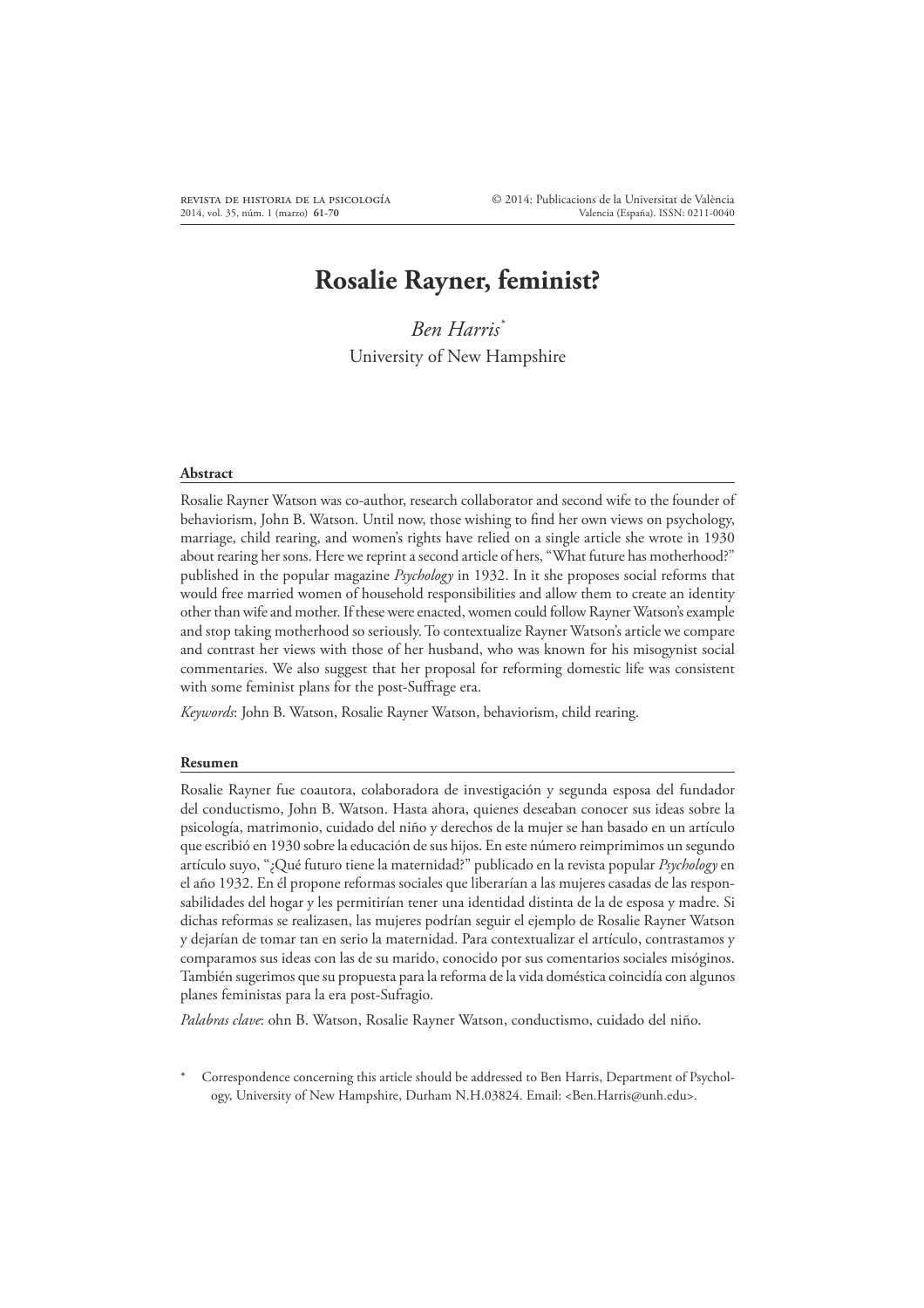In the centenary of his behaviorist manifesto, John B. Watson is a familiar figure to both historians of psychology and the literate public. Recently, Watson's public exposure has increased dramatically, thanks to revisionist accounts of his 1919 attempt to condition fear in an infant that he called "Albert B." (Watson & Rayner, 1920). In March 2013, an Israeli journalist caused a stir in that country with her endorsement of a claim that Watson was a diabolical figure who knowingly abused a "neurologically impaired child" (Tsuriel-Harari, 2013). A month later, a BBC Radio 4 documentary "Dr. Watson I Presume" repeated the claim that Watson experimented on a critically ill child and lied about it to the world (Coomes, 2013). Watson must have noticed that Albert was blind, psychologist Hall Beck exclaimed to his interviewer. It was, he said, a plot in which Watson sought out a blind child who would show no fear when first confronted by various animals – because he couldn't see them.

Missing from these sensationalistic accounts is both convincing evidence and any acknowledgement of the role played by Rosalie Rayner – Watson's student and co-experimenter – in this work and its alleged violation of research and medical ethics. This is consistent with the pronouncements by Beck and collaborators, whose exclusive focus is upon an innocent baby and a single, Mephistophelian scientist (Coomes, 2013; Fridlund, Beck, Goldie, & Irons, 2012). In the 1970s, James McConnell performed a similar demotion of Rosalie Rayner from research collaborator in his account of Watson's research on human sexual behavior. In that account Watson and Rayner had sex while she was connected to a device measuring female arousal. Although Mc-Connell's story has been debunked (Benjamin, Whitaker, Ramsey & Zeve, 2007), its misogynistic subtext – Rosalie became a guinea pig – has escaped commentary (R. Mitchell, personal communication, April 12, 2012).

As a corrective to these views of Watson as a solitary researcher, authors have begun to explore the life and career of his collaborator Rosalie Rayner. In Spring 2012, novelist Andromeda Romano-Lax announced that her newest project was the story of Rayner, "scientific partner, lover, and later wife of famous (and infamous) psychologist John Watson" (Romano-Lax, 2012). That summer she obtained financial support for her research from the crowd sourcing web site USA Projects, and she has recently finished a first draft of her novel (A. Romano-Lax, personal communication, January 17, 2014). In 2013 the website *Psychology's Feminist Voices* added Rayner to its profiles of women in psychology who obtained their terminal degree before 1950 (Smirle, 2013). Hoping to find Rayner's own voice – apart from her co-authored articles and book with her husband – the author explained that Rayner wrote only one sole-authored article, published in 1930 (R. R. Watson, 1930). Not only is that just a single article, but it focuses narrowly on childrearing, how Rosalie was raising her sons, and her views about her husband's prohibitions on emotional contact between parent and child.

Revista de Historia de la Psicología, 2014, vol. 35, núm. 1 (marzo)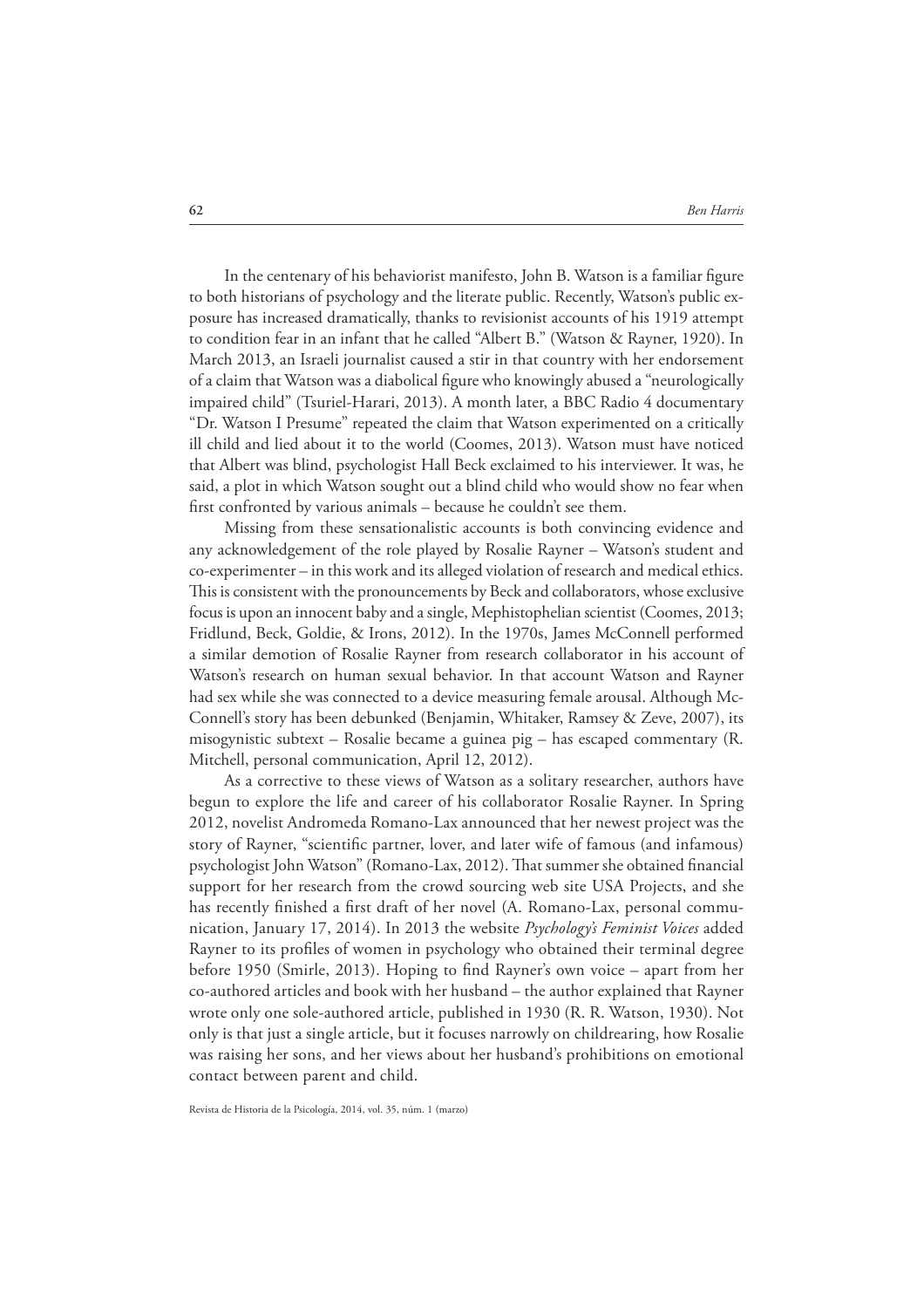Rosalie's husband, of course, was famous for his views not just on child rearing, but on marriage, sex, religion, the family and the women's movement. His outspoken views on these subjects delighted magazine editors and provoked widespread debate (Harris, 1984). To feminists he was infamous for his antediluvian views on "the woman question," contributing to a post-suFrage backlash in the 1920s (Buckley, 1989). Rosalie Rayner was not silent on questions of gender, marriage and the family, it turns out, as the accompanying article from 1932 demonstrates. The purpose of my essay is to provide historical background for that article. My goal is to put it in the context of behaviorist theory, Rayner's life, and the feminist debates of the post-WWI era.

# ROSALIE RAYNER WATSON'S ADVICE ON CHILDREARING, GENDER AND THE FAMILY

Before her own articles appeared, Rosalie and her family were profiled in the magazine *Psychology*, a mass circulation monthly that was as familiar to the public as it is unknown to scholars today. Originally called *Psychology: Health, Happiness and Success,* it evolved from an expression of the New Thought movement, spreading the ideas of Emile Coué, to a more eclectic magazine – a 1930s equivalent of *Psychology Today* (Harris, 2004). In "The Children of a Behaviorist," Rosalie was portrayed as the perfect behaviorist wife and mother, "one of [John B. Watson's] staunchest disciples" (Baker, 1930, p. 39). According to journalist Gladys Baker, the Watsons engineered their sons' environment from birth to make them independent and free of habits such as demanding a feeding in the middle of the night. One motive was their belief that "the mother as well as the child is entitled to a full eight hours of unbroken rest (p. 39)." At the same time, Rosalie engaged in heroic labor at home, preparing the boy's food from scratch in babyhood and keeping daily, meticulous records of their development. The result of this and the Watsonian philosophy was said to be two boys in "splendid" physical condition" who are "sturdy youngsters, popular with their playmates [and] happy companions to adults" (p. 39).

Two months after this profile appeared, Rosalie's own article appeared in *The* Parents' Magazine, promoted as "the first time [Watson's] wife has ventured to tell how [his] theories work at home." In it, Mrs. Watson offered her own description of the anti-emotional child rearing advice that her husband had made so famous. Its goal was the avoidance of unhealthy attachments between parent and child, which she said she tried to break from birth onward in her two sons. Unburdened by mother and father complexes, she claimed, her sons were also freed from prejudices and fears that most parents instill in their children. For example, the young daughter of a friend thought that Rosalie seemed not a "nice woman" for wearing red nail polish, but the Watson boys liked it and other unusual colors that she brought home. To increase their chil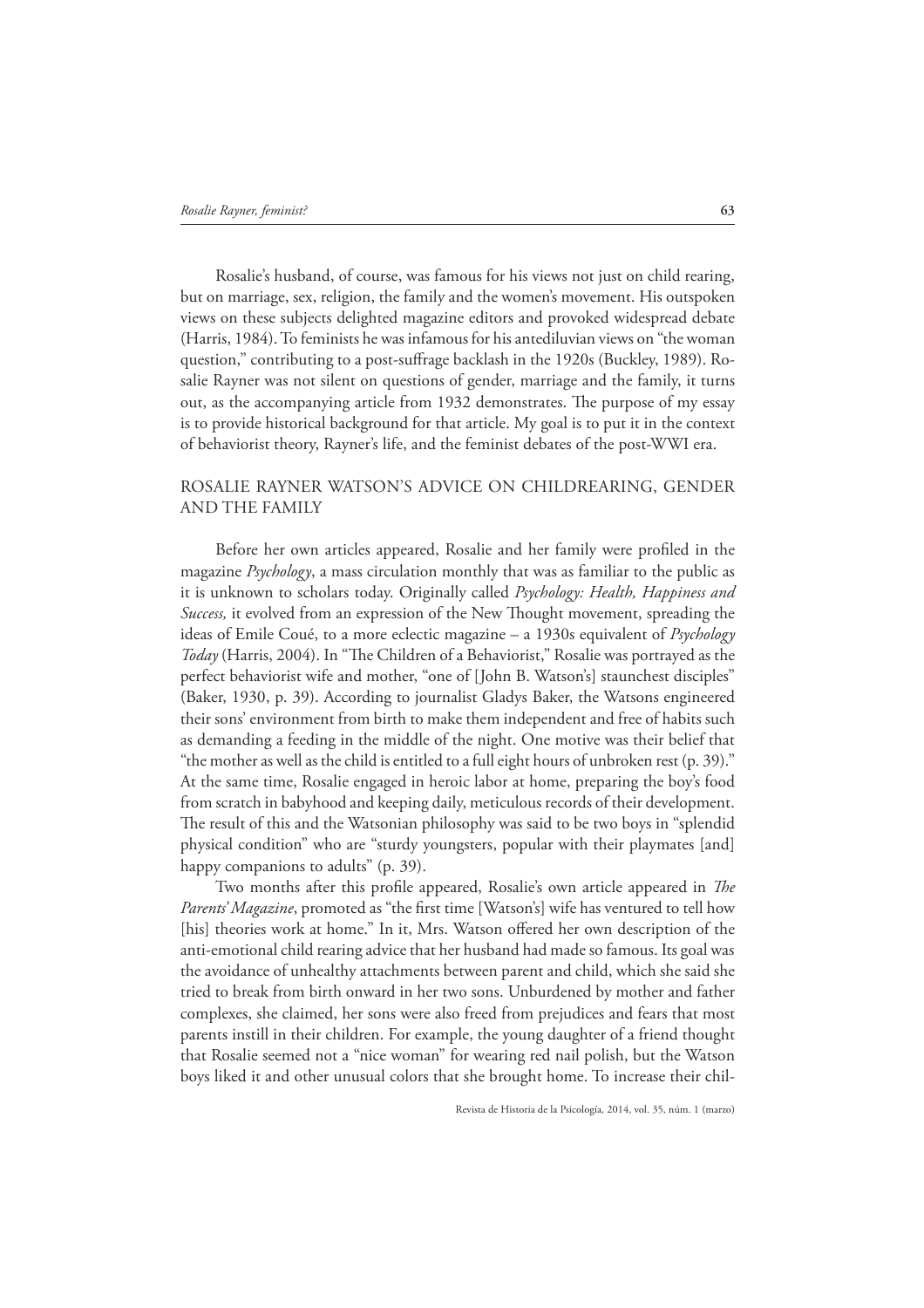dren's independence, she and her husband sent their boys off to long summer camp stays at ages 2 ½ and 4 ½ years respectively, and during the winter sent them to an outdoorsy "weekend club" that seems to have taken them away from home for one or two nights regularly.

After endorsing Watson's crypto-Freudian scheme to avoid oedipal complexes, Rosalie corrected the earlier article's portrayal of her as an entirely devout believer in her husband's extreme limits on physical and emotional contact with their sons. "In some respects I bow to the great wisdom of behaviorism, and in others I am rebellious," she said. "I am still somewhat on the side of the children." She wanted to have dinner with them more often than just on national holidays, she said. Also, she liked to play practical jokes and giggle, which she thought was childish. Childishness was something the Watsons abhorred, apparently to the detriment of their sons, both of whom attempted suicide and one of whom succeeded at it. In her article she referred to her sons as "pieces of protoplasm" to be shaped by her, and suggested that proper upbringing would produce small sized adults at an early age, instead of children who acted immaturely.

The motivation for this article and its timing are unknown. Seen from today's feminist perspective, it is tempting to think that it was Rosalie's suddenly finding her own voice after being relegated to the roles of J. B. Watson's wife and second author. While that may be true it was also an editor's clever attempt to appeal to a readership that was predominately female and interested in the woman behind the great man of science. It could also have been engineered by W. W. Norton, Watson's publisher, who had just brought out a revised edition of *Psychological Care of Infant and Child* and paid for a 2/3 page ad that followed Rayner Watson's article.

Her second article appeared in *Psychology* approximately a year later*.* In "What Future has Motherhood?", Rosalie was pictured as a stylish young woman who has raised two boys who look like the self-reliant, little gentlemen that her earlier article offered as ideals. Using her parental success as a badge of authority, she began by asking whether new social institutions were needed to address the restlessness of her upper middle class women friends and eliminate the stresses aFecting the family, women and men.

The problem she identified was a combination of social pressure working against young mothers and their dissatisfaction with the role of stay-at-home matriarch. Because of the 1920s fetish for slim young women, Rayner Watson noted, pregnant women could no longer find the social approval of past eras and more traditional cultures. And once she gave birth and the nurses depart and leave her to child rearing, the mother of 1932 was unprepared for coping with demanding young children. Lacking the right skills, mother became a slave to her child.

In earlier times, a woman could respond by making child rearing her vocation, but social pressure turned against that in the 1920s. Now, Rosalie noted, when the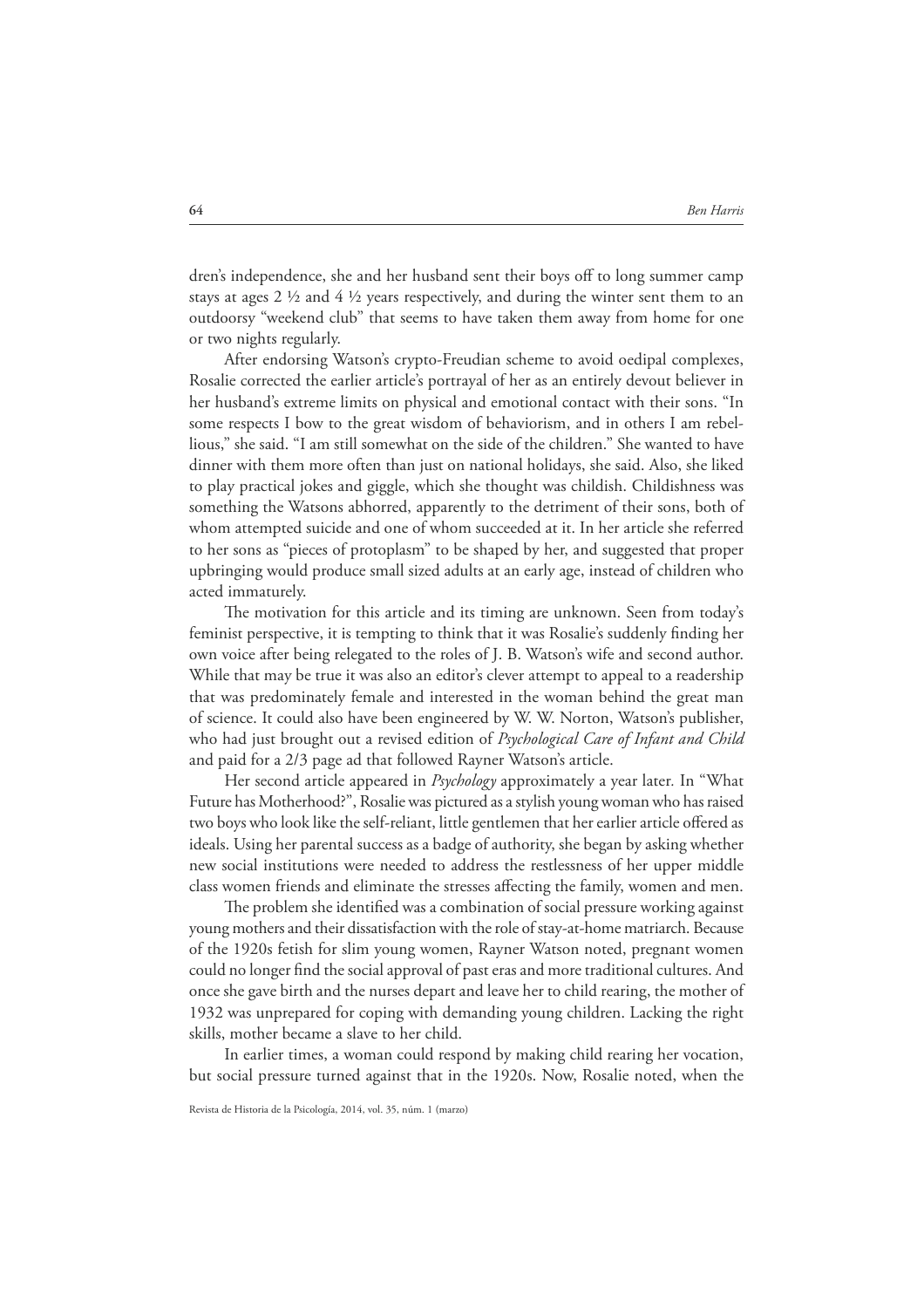hard working businessman comes home he will accept about 30 minutes of mother and child acting out their roles in a tableau of domestic contentment. Then he wants his wife to act like he found her before marriage: flirty, paying attention to him, and ready to go out dancing and socializing. In a seemingly autobiographical note she says that the women of the 1920s have given in to their husbands' demands for an extra-maternal playmate. They have become restless and dissatisfied with traditional marriage built on women's identification with the role of mother. A related problem is that modern Americans ask everyone they meet, "what do *you do*" (as Sinclair Lewis noted in *Dodsworth*). Few can respond like Rosalie, "Nothing but entertain dull young men like you" (Watson, 1932/2014, p. 74). So women felt pressure to enter the world of business, giving them a purpose but conflicting with their maternal duties.

In her article, Rayner Watson identified an even more complicated mix of problems besetting marriage and family than I have indicated (e.g., sex), and her logic connecting cause and eFect is not always clear. Sometimes this was intentional, as when she said understanding young mothers' need for freedom would require "an historian, psychiatrist and philosopher" to separate pressure from husbands and the goals of first wave feminists. Sometimes her argument just seems poorly thought out.

What are clearer are the solutions she proposed for today's restless, dissatisfied married women. Rule number one was to "not take motherhood too seriously" (Watson, 1932/2014, p. 77). Children and mothers would both do better if children were reared by a mix of nurses, governesses and other helpers, as happened in the Watson household when John and Rosalie travelled in Europe for months at a time without their sons (see illustration). And this is where the behaviorist philosophy of treating children like independent contractors – rather than serfs – would come in handy. With the responsibilities of *in loco parentis* abolished, parent and child could learn from each other whenever they manage to get together.

For the women of the future, Rayner Watson suggested that social institutions needed to be created to keep motherhood from interfering with women's careers and social lives. Russia might be a model, she suggested, with its experiments in collective child rearing and domestic work. In America, she forecast, institutes could be founded to train young women for careers in service to children in individual homes. There they would be responsible to the mother, who would be "the big executive and a member of the board of directors of her own small but important human 'concern' – the family  $(p. 76)$ . The institutes could also serve as surrogate homes for children who needed temporary residential placement when parents were absent – better than a boarding school because the staff would understand psychology. The result would be what she called "a veritable retreat for the world's mishandled babes, a real power in the adjustment of midget lives" (p. 77).

Revista de Historia de la Psicología, 2014, vol. 35, núm. 1 (marzo)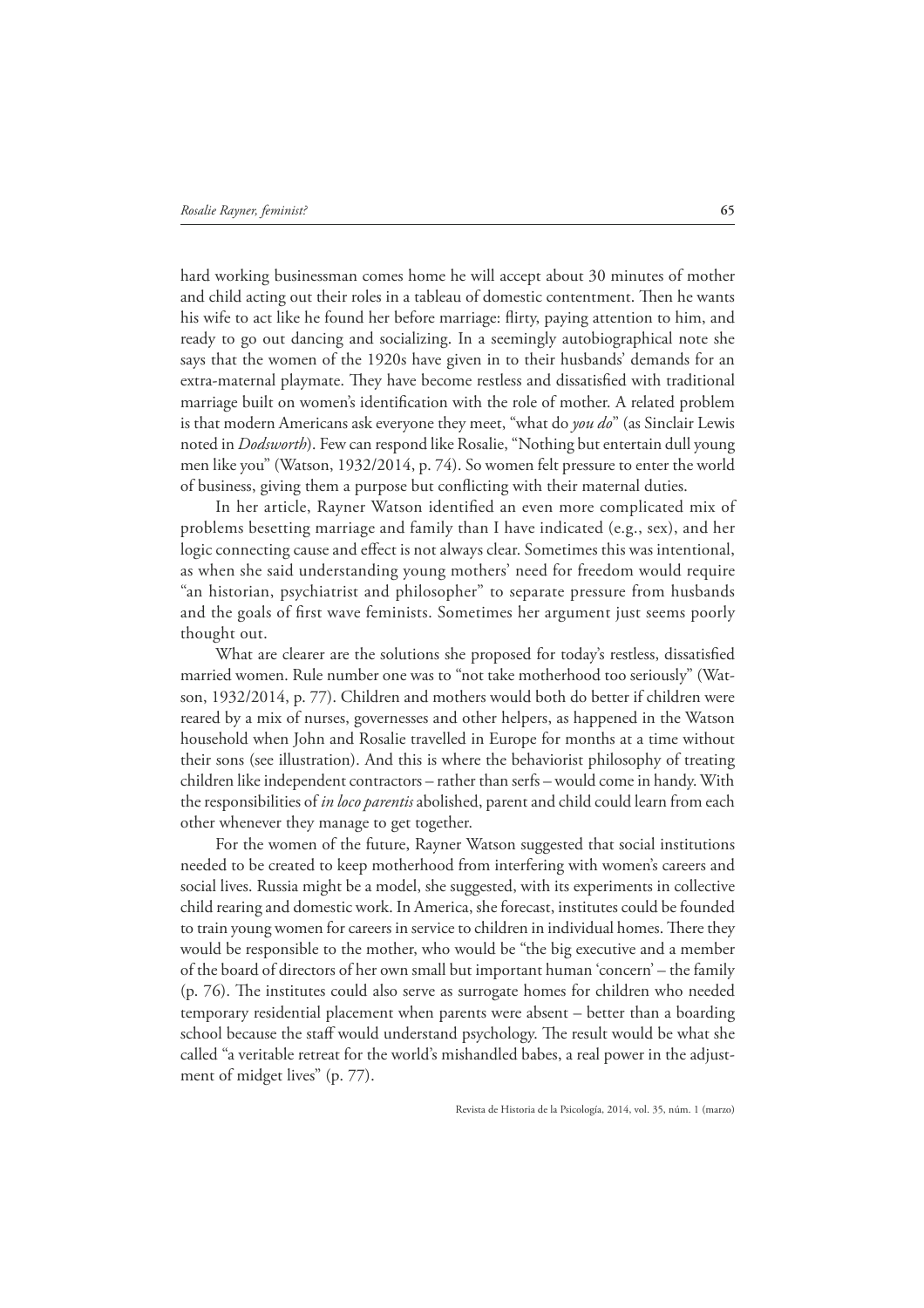As her husband did in his popular writing, Rosalie used behaviorism here to bash an existing group of professional mothers' helpers: governesses who work for one family throughout the childhood of their charges. They are usually old maids who never had children, she complained, and lacked the professional skills and emotional detachment of the young women trained in the child institutes of the future.

In concluding her article, Watson Rayner gave a breezy account of what attachment-free relations with children can be:

> I scrutinize carefully and prayerfully the myriads of people I resign my children to but when I am convinced of their proficiency and kindness, I resign them cheerfully except for 'executive supervision'. Then I plunge wholeheartedly into whatever I want to do – it may be night clubs and dancing, three hours a day at the beauty parlor; tennis, writing now and then, even flirting a little and not always with my husband! Motherhood to me consequently is not a bore. It is just one of the many things that makes [sic] life amusing and joyous (pp. 77-78).

### APPLIED BEHAVIORIST PSYCHOLOGY FOR THE MASSES

How can we contextualize this worldview and domestic advice? Its most obvious significance is as an expression of applied Watsonian behaviorism. As such, it shares important principles with the ideas and the writing of Rosalie's husband John B. Watson. However, it is more humane, less emotionally barren, and seems lacking John B's enthusiastic male chauvinism. That chauvinism was on display most blatantly in the *Nation* weekly in 1927, in the provocatively titled article "The Weakness of Women" (Watson, 1927). There, Watson responded to a series of anonymous essays in which prominent women reflected on the struggle for equality in the post-suffrage era (Showalter, 1993). Such restless, militant women are sure to be suFering from sexual "maladjustment" he explained. This diagnosis was not armchair psychoanalysis, Watson insisted, but based on "careful observations... over long periods of time" followed by scientific deduction (Watson, 1927, p. 10). Moderating his "blame the victim" message, Watson explained that women were never trained in the skills that create success in highly competitive careers.

Rosalie's answer to "what do women want?" was much less reductionist and misogynist. A woman's desire for a role other than domestic goddess might be due to husbands' demands for a playmate, she said. Or it might be left over from the struggle for equal rights – when women challenged a range of patriarchal assumptions and restrictions. Either of those explanations, I suggest, sound much more behaviorist – in the sense of environmentally caused – than most of her husband's analysis.

Also relevant to how Rosalie's writing corresponded to behaviorist dogma is John B. Watson's behaviorist utopia "Should a Child Have More than One Mother?",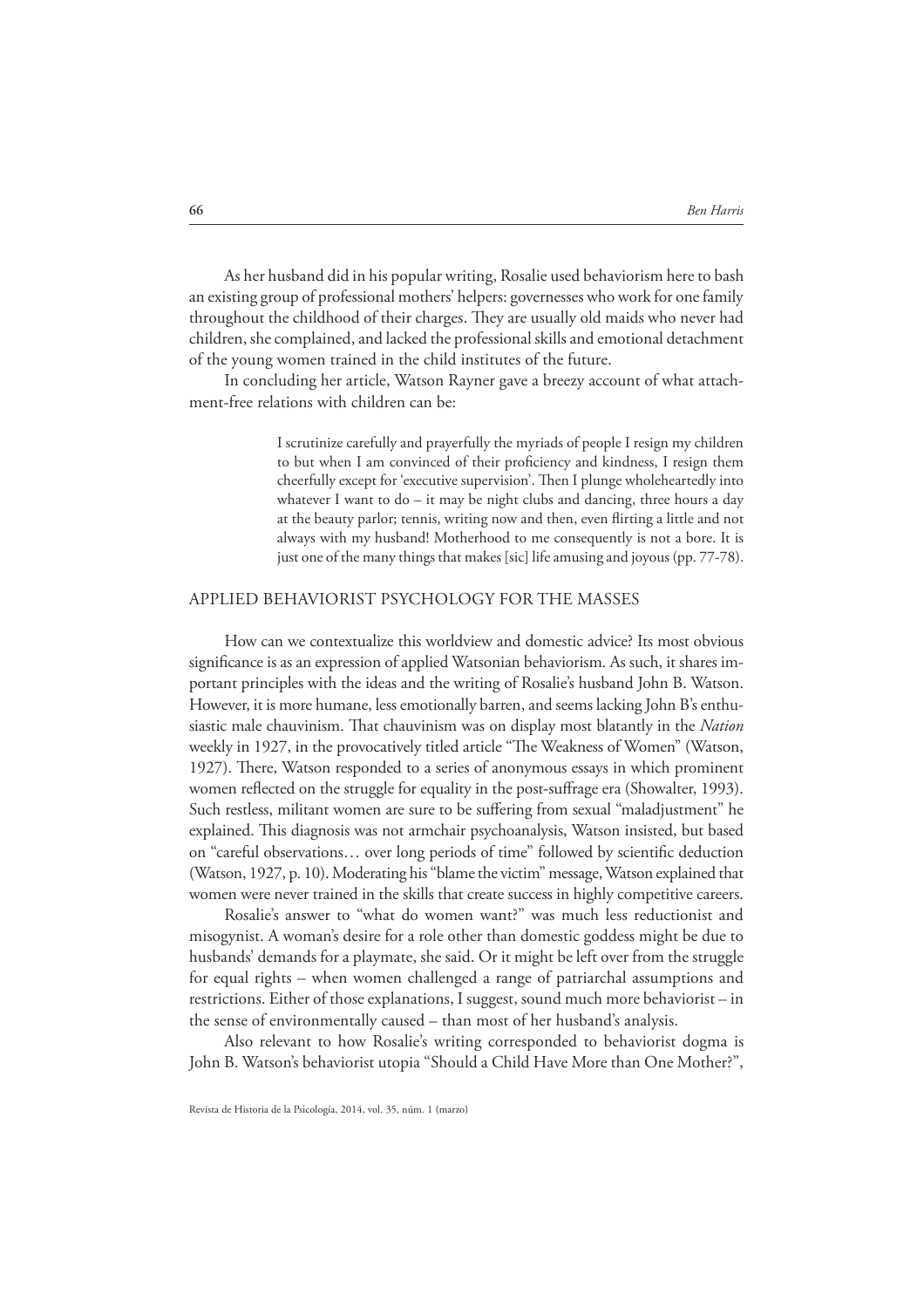published in *Liberty* in 1929. In it, John Watson blamed most social ills on modern childhood, which was too long and too dominated by mothers and the psychologically unhealthy homes they created. Showing both hostility to women and ignorance of working-class life, Watson proclaimed that wives "haven't enough to do today. Scientific mass production has made their tasks so easy that they are overburdened with time, [which they use to destroy] the happiness of their children" (Watson, 1929, p. 31). Because parents won't leave their children alone, parental fears and inferiorities are "stamped into [children] with sledge-hammer blows" (p. 31).

In place of this dysfunctional, traditional family, Watson imagined a utopian community of 260 couples that would swap children every four weeks, starting at birth, with parents not even knowing which of the 780 children are their biological oFspring. Among the features of the utopia is a strict sex segregation of training and careers starting at age 16. Males go into business and industry as apprentices and then pick a career. Females, by contrast, are taught sexual technique, grooming, domestic science, and childrearing. They also study "the art of interesting and handling men" (p. 35). Women marry early but aren't involved in the care of children until they are 28. That is the age at which the first wrinkle appears, putting an end to female narcissism. Although it is not spelled out, Watson seems to have had a Freudian view that young children are triangulated into an unhealthy relationship between narcissistic young mothers and their husbands or other males. His utopia seems libertarian because Watson editorialized that there was no need for involvement of the State in his future paradise.

Compared with her husband's utopia, Rayner Watson's plan for a more scientific motherhood seems fairly enlightened. Although child rearing is a female profession in her future society, it is a *profession* rather than one's fate when the first wrinkle appears. And it has an institutional home that is supported by the government or the Rockefeller Foundation or its equivalent. As a result, women like Rosalie would be freed of both emotional involvement and responsibility for day to day care of their children. So, she notes, she could go to the beauty parlor or write articles for popular magazines.

While her article seems fairly tame by the standards of today and of the rebellious 1920s, the editor of *Psychology* included a disclaimer titled "What do you think?" In it he says "that while there is food for thought in this very radical article on motherhood the author carries her theories to dangerous and revolting extremes. [I do not] feel that the race is ready for such a radical departure" (Watson, 1932, February, p. 47). Although my essay does not develop this theme, the editor was touching on the eugenic concerns that underlay some reactions to the women's movement. If the family unit was threatened by collectivist child rearing schemes, couldn't a future government decide that white Anglo Saxon Protestants were less efficient breeders – or had less desirable traits – and discourage their mating?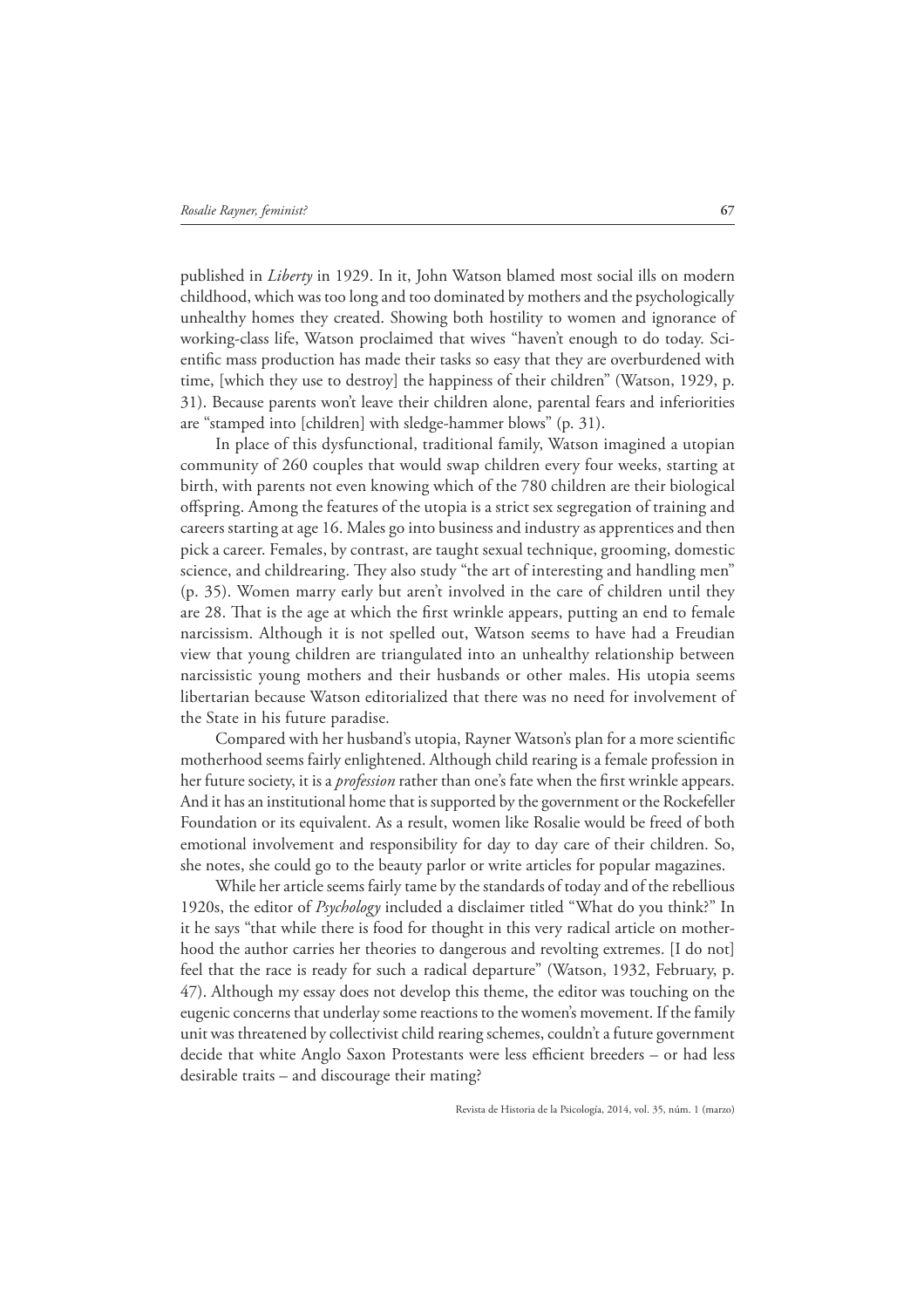## ROSALIE RAYNER WATSON'S ADVICE AS AN ECHO OF THE FEMINIST REVOLT?

A final context for Rayner Watson's challenge to traditional motherhood was the public discussion of "the woman question" – the proper role of women in society and how their current dissatisfaction could be remedied. By 1930, the most glaring legal obstacles to women's citizenship – the right to vote and own property – had been overcome. What remained, psychologist Ethel PuFer Howes explained, was the conflict between the ideal of female domesticity and women's desire for a career or life outside the home (Scarborough & Furumoto, 1987). This was a particular problem for women like Rosalie Rayner, who were well educated but had young children and a household to manage.

In the early 1920s, Howes had agreed with the wing of the feminist movement that said women must choose between motherhood and work outside the home (Howes, 1922). In 1929, however, she had come to reject "the 'intolerable choice' between married love and concrete achievement" (Howes, 1929, p. 16). Although present social arrangements didn't allow women to have a loving family life and individual development, this could change. Quoting John Dewey that progress is "inventing the social machinery" necessary for satisfying human needs, she outlined a plan to create cooperative nurseries, aFordable meals to be brought home, and other reforms to domestic responsibilities (Howes, 1929, p. 19). This, she said, would free women from the stifling features of family life. "The man demands of life that he have love, home, fatherhood and the special work which his particular brain combination fits. Shall the woman demand less?" (Howes, 1929, p. 19).

Three years later, Rosalie's article appeared to join this discussion of whether women had a special biological nature and special responsibilities. Her answer was clearly 'no.' Her husband, by contrast, endorsed 19<sup>th</sup> century patriarchal views of women's essence while claiming to be an up-to-date, scientific man who accepted no idea on faith. Also, Rayner Watson made a qualified endorsement of Soviet attempts at collective child rearing and other domestic responsibilities (e.g., community kitchens), aligning her with some of the more radical feminists like Crystal Eastman.

On the other hand, Rosalie's message was mixed, saying that women's interest in business careers *may* be the product of social pressure – rather than an inherent drive toward greater freedom. But for a young woman who grew up in a wealthy family in Baltimore, some conflict over women's proper role is understandable. And Rosalie was wise enough to say that it would take a historian and a psychoanalyst and a philosopher to figure out the true source of women's restlessness that blossomed in the 1920s.

So, the question remains for today's readers to debate, was Rosalie Rayner Watson indeed a feminist, albeit a wealthy and somewhat spoiled one?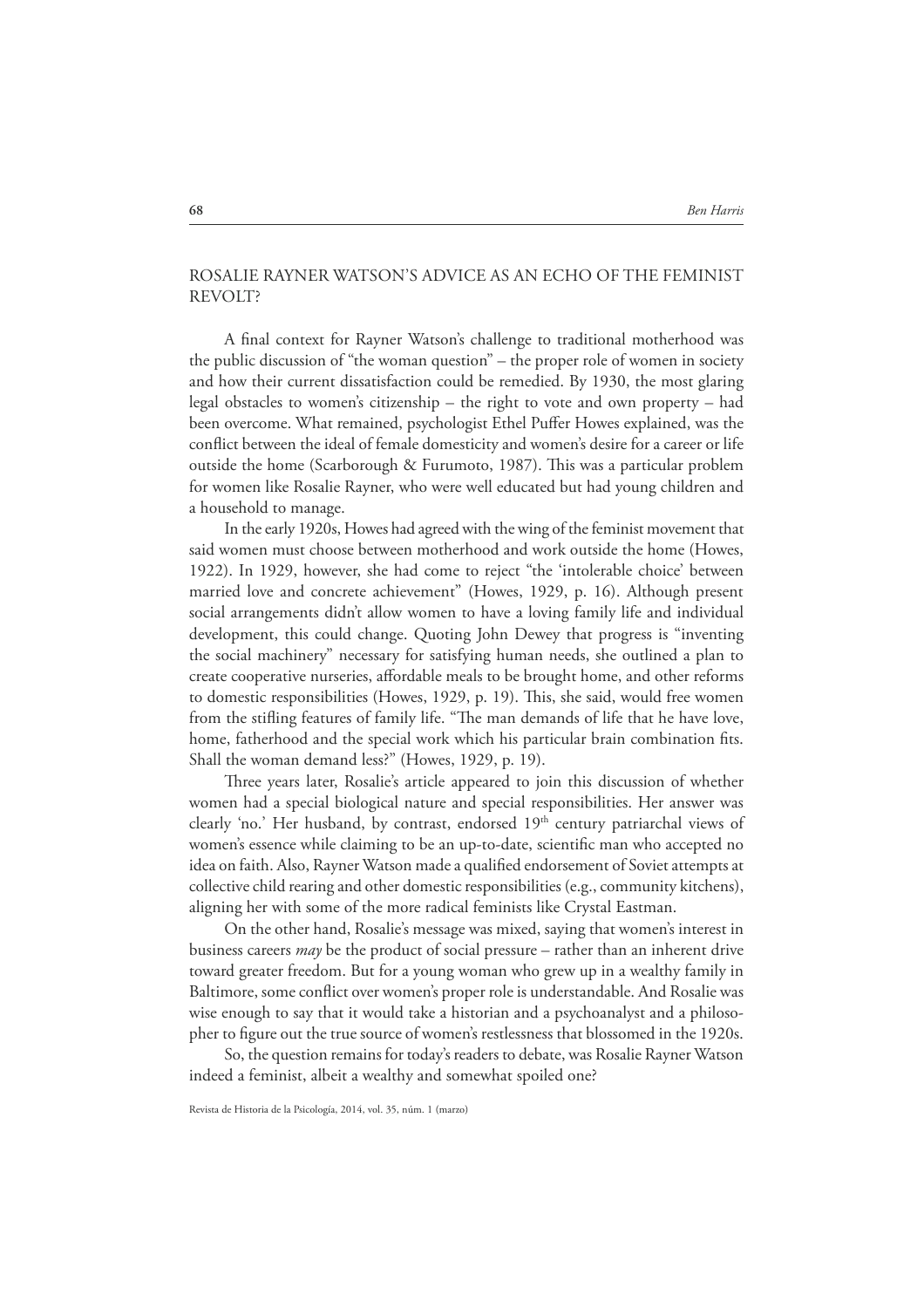### **REFERENCES**

Baker, G. (1930, October). The children of a behaviorist. *Psychology*, pp. 38-39; 63-64.

- Benjamin, L., Whitaker, J., Ramsey, R., & Zeve, D. (2007). John B. Watson's alleged sex research: An appraisal of the evidence. *American Psychologist, 62*, 131-139.
- Buckley, K.W. (1989). *Mechanical man: John Broadus Watson and the beginnings of behaviorism.* New York, NY. Guilford Press.
- Coomes, D. (producer). (2013, April 2). *Dr. Watson, I presume* [radio broadcast]. London: BBC Radio 4.
- Fridlund, A. J., Beck, H. P., Goldie, W. D., & Irons, G. (2012). Little Albert: A neurologically impaired child. *History of Psychology, 15,* 1-34.
- Harris, B. (2004, August). The Americanization of Couéism. Paper presented at the joint History of Science Meeting, Halifax, Nova Scotia.
- Harris, B. (1984). 'Give me a dozen healthy infants...': John B. Watson's popular advice on childrearing, women, and the family. In M. Lewin (Ed.), *In the shadow of the past: Psychology portrays the sexes* (pp. 126-154). New York, NY: Columbia University Press.
- Howes, E. P. (1922). Accepting the universe. *Atlantic Monthly, 129,* 444-453.
- Romano-Lax. A. (2012, May 29). The Expert, my novel-in-progress. Retrieved from <http://romanolax.wordpress.com/>.
- Scarborough, E. and Furumoto, L. (1987). *Untold lives: The first generation of American women psychologists.* New York, NY: Columbia University Press.
- Showalter, E. (1993). *These modern women: Autobiographical essays from the Twenties.* New York, NY: Feminist Press.
- Smirle, C. (2013). Profile of Rosalie Rayner. In A. Rutherford (Ed.), *Psychology's Feminist Voices Multimedia Internet Archive.* Retrieved from <http://www.feministvoices. com/rosalie-rayner/>.
- Tsuriel-Harari, K. (2013, March 7). וְטקה טרבלא לע לודגה רקשה] [The big lie about little Albert]. Calcalist, pp. 16-21.
- Watson, J. B. (1929, June 29). Should a child have more than one mother? Liberty, pp. 31-35.
- Watson, J. B. (1927, July 6). The weakness of women. Nation, pp. 9-10.
- Watson, R. R. (1930, December). I am the mother of a behaviorist's Sons. *Parents' Magazine*, pp. 16-18, 67.
- Watson, R. R. (1932, February). What future has motherhood? Psychololgy, pp. 46-47; 63-66.
- Watson, R. R. (1932/2014). What future has motherhood? *Revista de Historia de la Psicología*, *35*(1), 71-78.

Artículo recibido: 27-02-14 Artículo aceptado: 07-03-14

Revista de Historia de la Psicología, 2014, vol. 35, núm. 1 (marzo)